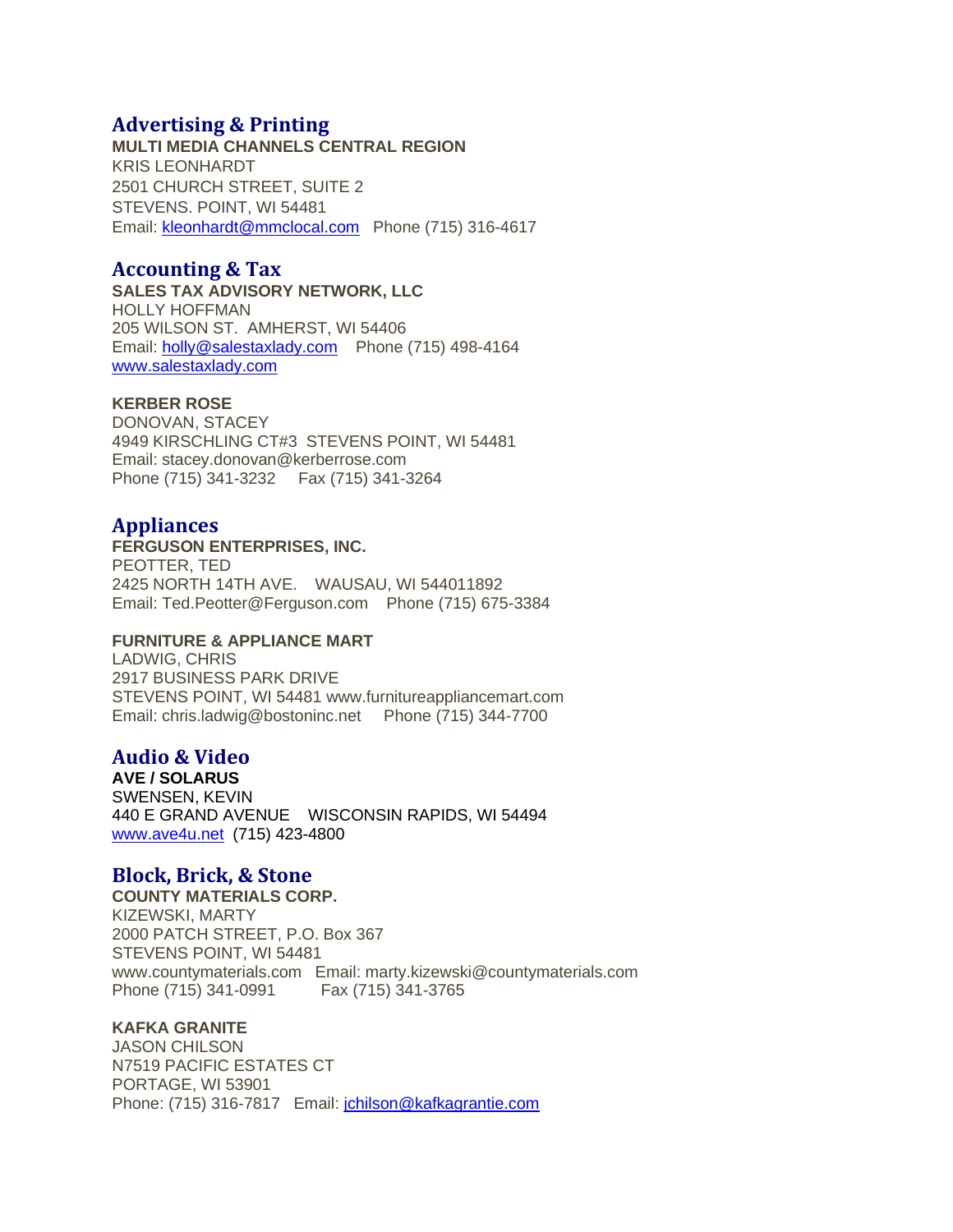**KRUKOWSKI STONE CO., INC.** JOANIE WHITT 162445 COUNTY ROAD C MOSINEE, WI 54455 PHONE: 715-693-6300 EMAIL: joaniew@krukowskistone.com

# **Building Materials & Lumber**

**DREXEL BUILDING SUPPLY** STREBELINSKI, KEITH W3053 COUNTY ROAD F BERLIN, WI 54923 www.drexelteam.com Email: keith.strebelinski@drexelteam.com Phone (920) 361-2833 Fax (920) 361-3435

## **DURALUM BUILDING CENTER**

LARSON, CAREY 3250 MECCA DRIVE. PLOVER, WI 54467 [www.DuralumBuildingCenter.com](http://www.duralumbuildingcenter.com/)  Phone (715) 344-7363 Fax (715) 344-7464

## **FELTZ LUMBER**

HOFFMAN, AL 3737 MINNESTOA AVE STEVENS POINT, WI 54481 (715) 344-4970 Email: feltzlbr@sbcglobal.net

## **reSAWN TIMBER co.**

DIANE PETFALSKI PHONE (414) 881-6339 EMAIL [dpetfalski@resawntimberco.com](mailto:dpetfalski@resawntimberco.com) <https://resawntimberco.com/>

### **TORBORGS WAUPACA LUMBER**

DREWS, CURT 1682 ROYALTON STREET WAUPACA, WI 54981 Email: curt@torborgs.com Phone (715) 256-3635 Fax (715) 256-1753

### **WISCONSIN BUILDING SUPPLY**

TREVILLIAN, KEITH 2200 COUNTRY ROAD B PLOVER, WI 54467 Phone 715- 344-0100 Email: keith.trevillian@wibuildingsupply.com

# **Cabinets**

## **MID-STATE SUPPLY/KITCHEN DESIGN**

CHALLE, KEVIN 1782 MID VALLEY DR, DE PERE, WI 54115 Phone 920-264-0444 www.mssupply.com Email: [kwc@mssuply.com](mailto:kwc@mssuply.com)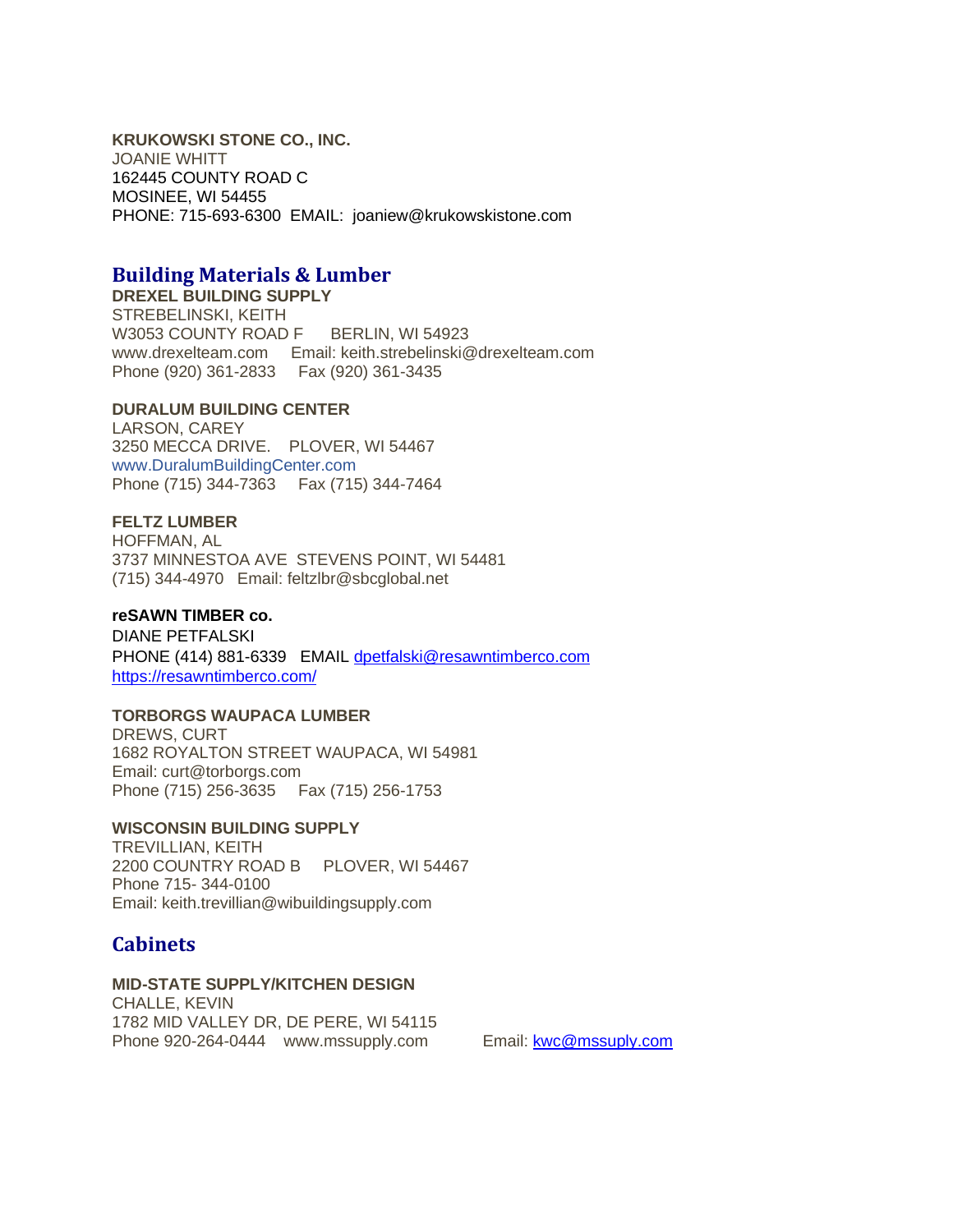## **THORCRAFT CUSTOM KITCHENS**

ZIMMERMAN, KENNETH W8836 CTY HWY X THORP, WI 54771 Phone (715) 669-7557 Fax (715) 669-7297

### **WELLING KITCHEN, BATH & FLOOR**

WELLING, ARIEL 3701 PATCH STREET STEVENS POINT, WI 54481 www.wellingkbf.com Email: bjwelling@wellingkitchens.com Phone (715) 344-2688 Fax (715) 344-2689

### **WOODSTOCK HARDWOOD FLOORING & DESIGN CENTER**

KERSTEN, PHILIP 360 US HIGHWAY 45 BIRNAMWOOD, WI 54414 www.woodstockflooring.com Email: phil@woodstockflooring.com Phone (715) 449-2280

# **Cellular & Wireless Telephone Equipment**

**CELLCOM** KRUEGER, CHAD 152 CROSSROADS DR. PLOVER WI, 54467 www.cellcom.com Email: chad.krueger@cellcom.com Phone (715) 321-1020 Fax (715) 355-8040

# **Closet Material**

**CLOSET CENTRAL** LARSON, CAREY 3250 Mecca Dr., Plover WI. 54467 715-342-2051 [www.ClosetCentralwi.com](http://www.closetcentralwi.com/) email- closetcentral@gmail.com

# **Concrete & Masonry**

**ALCHEMY CONCRETE, INC.** HAAS, JUDAH P.O. Box 161 NELSONVILLE, WI 54458 www.alchemyconcrete.com Email: judah@alchemyconcrete.com Phone (715) 824-3010

## **COUNTY MATERIALS CORP.**

KIZEWSKI, MARTY 2000 PATCH STREET, P.O. Box 367 STEVENS POINT, WI 54481 www.countymaterials.com Email: marty.kizewski@countymaterials.com Phone (715) 341-0991 Fax (715) 341-3765

# **D & D MASONRY**

SMITH, DAKOTA 30 WILSON AVE, ROTHSCHILD, WI 54474 Phone: 715-252-3801 Email: [ddmasonry7@gmail.com](mailto:ddmasonry7@gmail.com)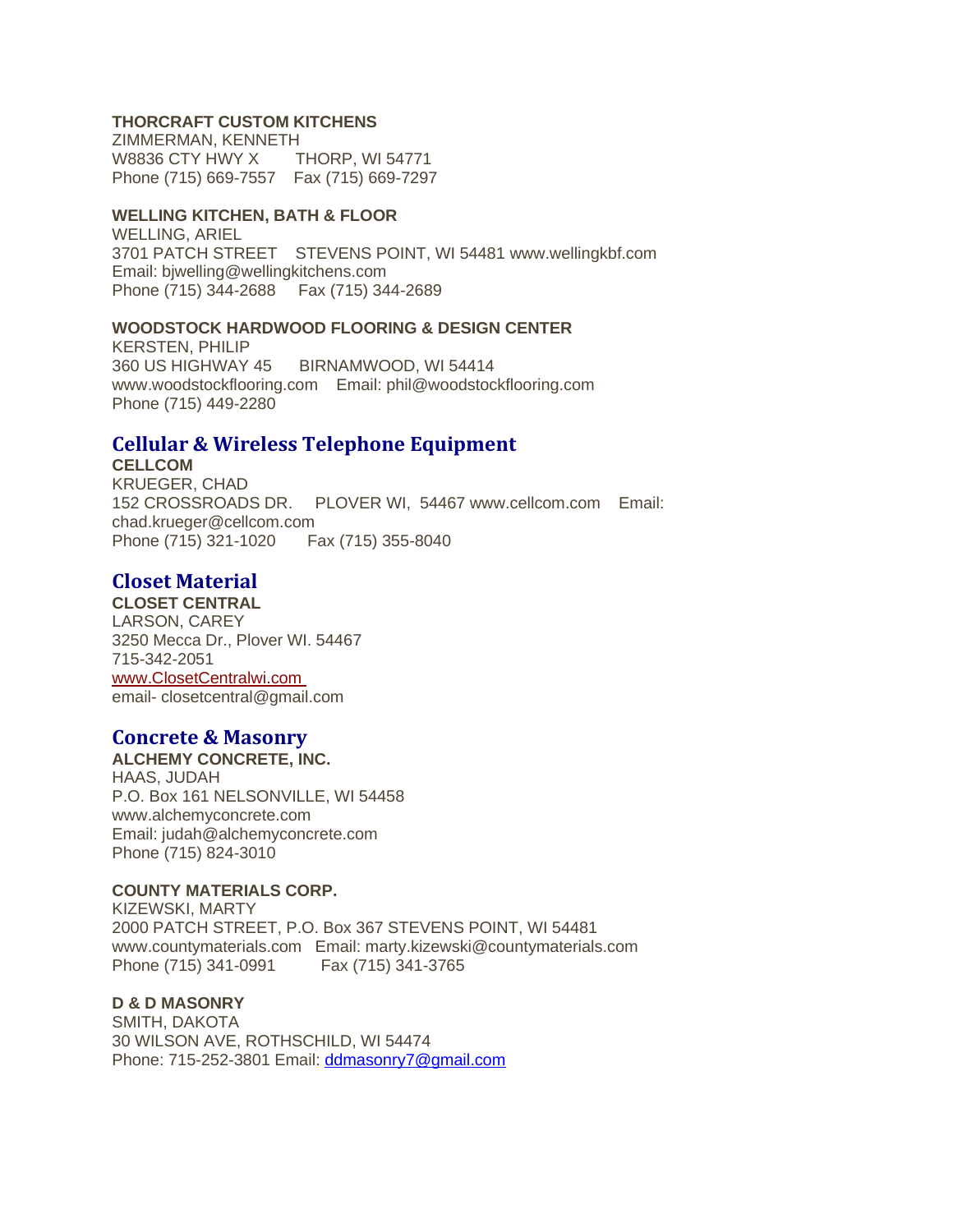**FIRKUS MASONRY, INC.**

FIRKUS, RYAN 554 BRILOWSKI ROAD STEVENS POINT, WI 54482 Email: fminc@att.net Phone (715) 572-8027

**KRUKOWSKI STONE CO., INC.** JOANIE WHITT, BRAD KRUKOWSKI 162445 COUNTY ROAD C MOSINEE, WI 54455 PHONE: 715-693-6300 EMAIL: [joaniew@krukowskistone.com](mailto:joaniew@krukowskistone.com) [bradk@krukowskistone.com](mailto:bradk@krukowskistone.com)

## **Countertops**

**STONE INNOVATIONS, INC.** LANSING, DAVE & MATT 3611 POST ROAD PLOVER, WI 54467 www.stoneinnovations.net Email: stoneinn@stoneinnovations.net Phone (715) 345-1601 Fax (715) 345-1602

### **TAILORED STONE**

TAYLOR, BRENT 1411 A. CONTRACTORS BLVD. PLOVER, WI 54467 Email: tailored.stone@sbcglobal.net Phone (715) 341-0100 Fax (715) 341-3770

### **WOODSTOCK HARDWOOD FLOORING & DESIGN CENTER**

KERSTEN, PHILIP 360 US HIGHWAY 45 BIRNAMWOOD, WI 54414 www.woodstockflooring.com Email: phil@woodstockflooring.com Phone (715) 449-2280

# **Disposal Services**

**CENTRAL WISCONSIN RECYCLING LLC** BRADY BEGGS 6314 5TH AVE BANCROFT, WI 54921 Email: bradyb88@yahoo.com Phone: (715) 498-8859

## **Electrical Contractors**

**CENTRAL STATE ELECTRIC CORPORATION** MODRZEWSKI, KEVIN 3017 HOOVER ROAD STEVENS POINT, WI 54481 www.centralstateelectric.com Email: [info@centralstateelectric.com](mailto:info@centralstateelectric.com) Phone: (715) 341-2762

### **DISHER ELECTRIC INC.**

DISHER, JEFF 4912 CTY RD. HH STEVENS POINT, WI 54481 Phone: 715-544-6262 www.disherelectric.com Email: jeff@disherelectric.com

### **ECON ELECTRIC INC**

DELBERT PEIRCE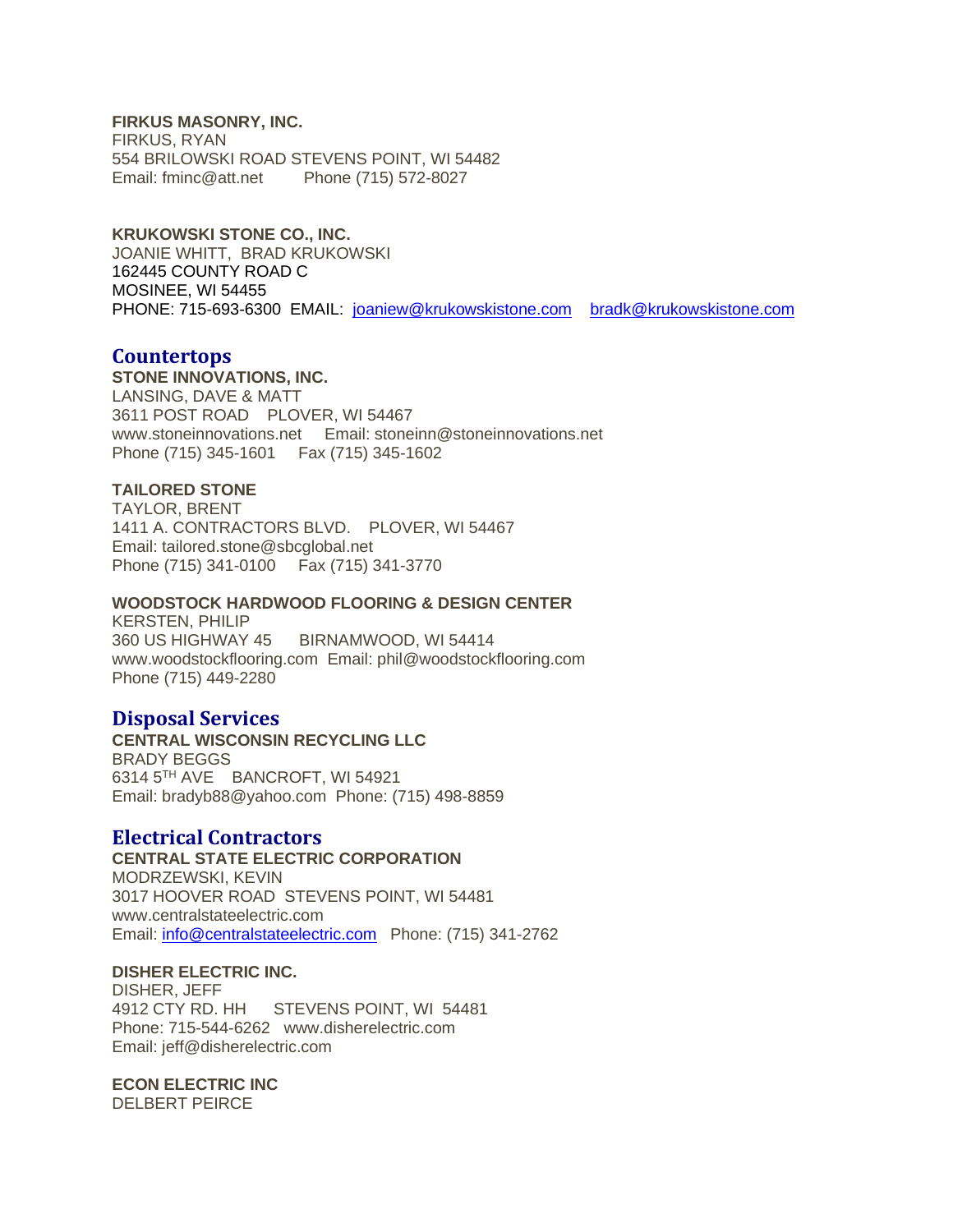4610 PLOVER ROAD WISCONSIN RAPIDS, WI 54494 www.ronsrefrigeration.com Phone (715) 342-1000 Email: [pierced@econelectric.com](mailto:pierced@econelectric.com)

## **GAUGE ELECTRIC**

VEZINA, RODNEY 5261 BEES LANE PLOVER, WI 54467-9736 EMAIL [gaugerv@gmail.com](mailto:gaugerv@gmail.com) PHONE (715) 572-7723

### **HOME RUN ELECTRIC LLC**

5640 BALSAM CIRCLE WISCONSIN RAPIDS, WI 54494 EMAIL hrunelectric@gmail.com

# **Equipment**

**WOOD STREET RENTAL** WIESMAN, JEFF 2240 WOOD STREET, STEVENS POINT, WI 54481 Phone: 715-342-9099 [www.woodstreetrental.com](http://www.woodstreetrental.com/) Email: [jrwiesman@gmail.com](mailto:jrwiesman@gmail.com)

# **R.H. LIQUIDATION**

HOFFERBER, RYAN N2598 HWY 22, WAUPACA, WI 54981 Phone: 715-258-8886 Email: [ryan@rhliquidators.net](mailto:ryan@rhliquidators.net)

## **Elevators**

**A-1 ELEVATOR SALES & SERVICE** PFEFFERMAN, TONY 2213 VELP AVE GREEN BAY, WI 54303

Phone: 920-434-9088 www.a1elevator.biz

# **Excavating**

#### **DEAN ALTMANN TRUCKING & EXCAVATING**

ALTMANN, DEAN 1343 STATE HWY 13/34 JUNCTION CITY, WI 54443 www.deanaltmanntrucking.com Email: dean@deanaltmanntrucking.com Phone (715) 457-2651 Fax (715) 457-3434

#### **KYLE KLUCK TRUCKING & EXCAVATING, INC.**

KLUCK, KYLE 5628 STATE HWY 66 STEVENS POINT, WI 54482 Email: kylekluck@mwwb.net Phone (715) 340-0763 Fax (715) 341-2375

# **Fencing**

**SECURITY FENCE AND SUPPLY CO., INC.** SEMMERLING, JR., WAYNE 1508 DuBay Ave. STEVENS POINT, WI 54482 www.securityfenceandsupply.com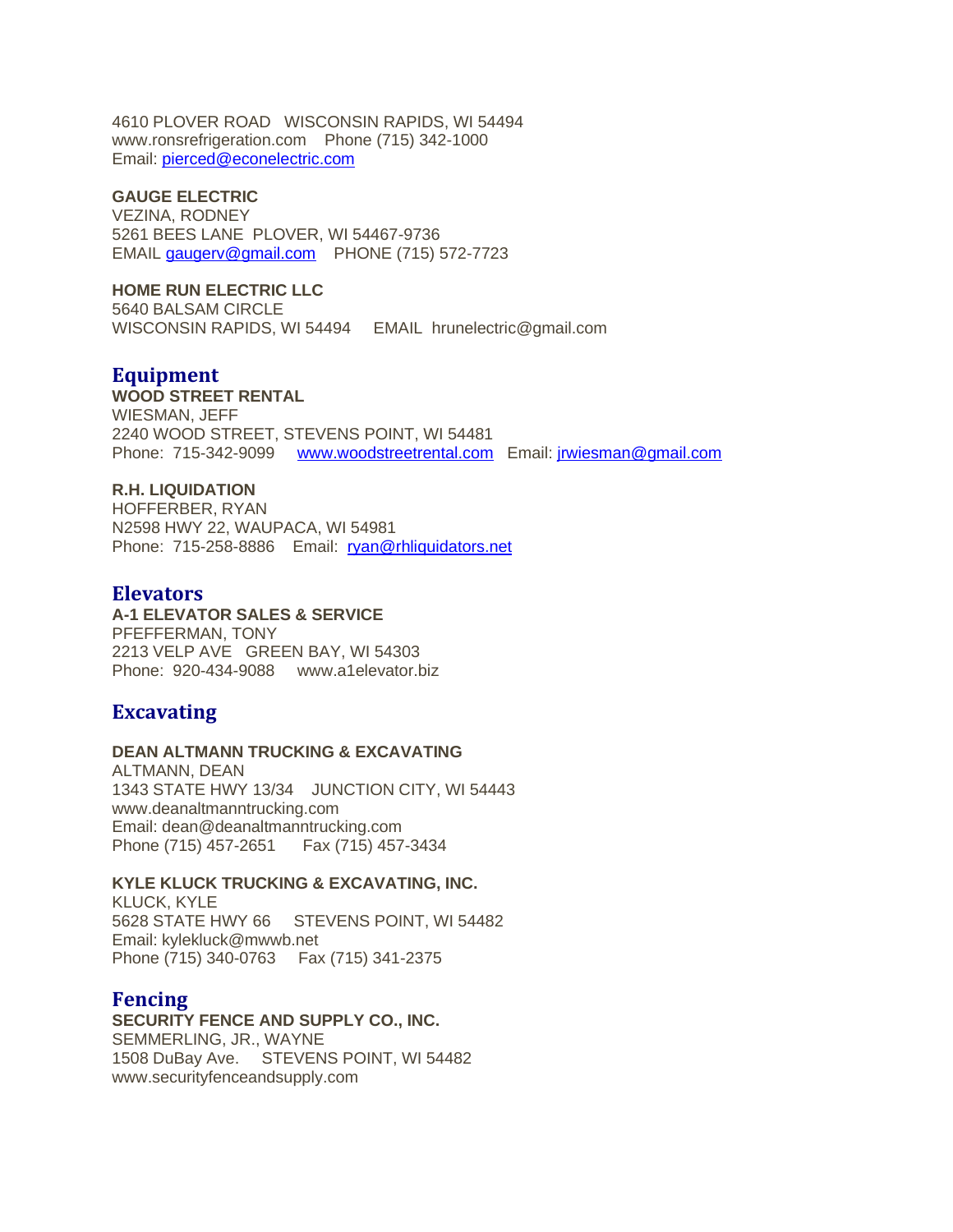Email: wayne@securityfenceandsupply.com Phone (715) 344-6340 Fax (715) 344-4254

# **Financial Services & Lenders**

**AG COUNTRY FARM CREDIT SERVICES** ZINDA, PAM 1216 WILDWOOD DRIVE,STEVENS POINT, WI 54482 www.agcountry.com Email: pam.zinda@agcountry.com Phone (715) 344-1000 Fax (715) 344-8153

### **ASSOCIATED BANK**

YACH, KAREN 2727 POST ROAD PLOVER, WI 54467 www.associatedbank.com Email: Karen.Yach@associatedbank.com Phone (715) 345-4252 Fax (715) 345-3642

### **COMMUNITY FIRST BANK**

HEBBE, DAN 5525 HWY 10 EAST, STEVENS POINT, WI 54482 www.cfbwwi.com Email: [dhebbe@cfbwi.com](mailto:dhebbe@cfbwi.com) Phone (715) 344-5522

### **EDWARD JONES**

WOLF, JAY 3040 VILLAGE PARK DR., PLOVER, WI 54467 www.edwardjones.com Email: [jay.wolf@edwardjones.com](mailto:jay.wolf@edwardjones.com) Phone (715) 252-8981

## **MEMBERS' ADVANTAGE CREDIT UNION**

MELISSA KARA 1610 LINCOLN STREET PO BOX 1208 WISCONSIN RAPIDS, WI 54495 Phone: (715) 421-7702 Email: [melissak@membersadvantagecu.com](mailto:melissak@membersadvantagecu.com)

### **OLD NATIONAL BANK**

JIM WARZINIK 640 DIVISION ST STEVENS POINT, WI 54481 Email: [jim.warzinik@oldnational.com](mailto:jim.warzinik@oldnational.com) Phone (715) 997-6591

### **PAPER CITY SAVINGS ASSOCIATION**

KORBI FELTZ 2008 CTY. RD. HH PLOVER, WI 54467 [www.papercitysavings.com](http://www.papercitysavings.com/) Phone 715-204-1663 Email: [kfeltz@papercitysavings.com](mailto:kfeltz@papercitysavings.com)

## **SIMPLICITY CREDIT UNION**

CHRISTIE KEEN 2331 POST RD PLOVER, WI 54467 Phone: (715) 544-6645 Email: ckeen@simplicity.coop

### **PREVAIL BANK**

KLESMITH, DAWN 5709 WINDY DRIVE - SUITE A STEVENS POINT, WI 54482 www.prevail.bank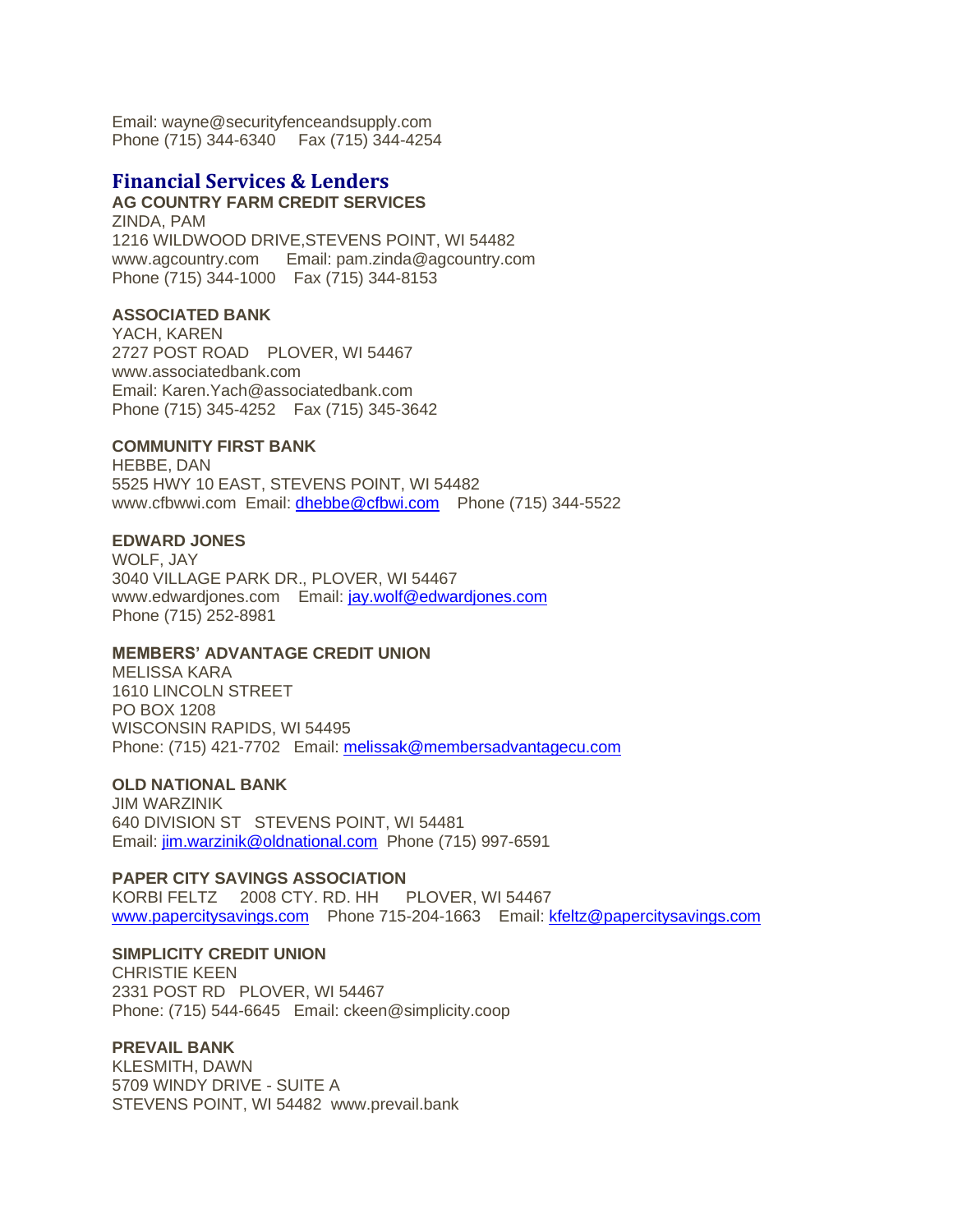Phone (715) 345-1621 Fax (715) 748-2679

#### **THE INTERNATIONAL BANK OF AMHERST**

POMEROY, BUTCH P.O. BOX 39 AMHERST, WI 54406 www.ibamherst.com Email: butch@ibamherst.com Phone (715) 824-3325 Fax (715) 824-2333

#### **THE PINERIES BANK**

HINTZ, DIANE 3601 MAIN STEET STEVENS POINT, WI 54481 www.pineries.com Email: bank@pineries.com Phone (715) 341-5600 Fax (715) 341-5688

### **THE PORTAGE COUNTY BANK**

NOVOTNY, JENNIFER 5417 VERN HOLMES DR STEVENS POINT, WI 54482 Email: jennifer@portagecountybank.com Phone (715) 254-0056 Fax (715) 341-9212

### **U.S. BANK**

JAKE HEYROTH NMLS # 502454 5673 US HIGHWAY 10 EAST STEVENS POINT, WI 54482 Email: [Jason.heyroth@usbank.com](mailto:Jason.heyroth@usbank.com) Phone: 715-342-2225

### **Fireplaces & Wood Stoves**

#### **FERGUSON ENTERPRISES, INC.**

PEOTTER, TED 2425 NORTH 14TH AVE. WAUSAU, WI 544011892 Email: Ted.Peotter@Ferguson.com Phone (715) 675-3384 Fax (715) 675-7325

#### **SNOWBELT FIREPLACE & STOVE, INC** ADRIAN ALBRECHT

1200A WILDWOOD DRIVE STEVENS POINT, WI 54482 www.snowbeltfireplace.com Email: adrian@snowbeltfp.com Phone (715) 341-4328 Fax (715) 341-4573

# **Floor Covering**

## **CARPET CITY FLOORING CENTER**

FREEMAN, HOWARD 3640 PLOVER RD WISCONSIN RAPIDS, WI 54494 www.carpetcitywi.com Email: howardf@carpetcitywi.com Phone (715) 421-4556 Fax (715) 421-1666

### **CARPETS PLUS OF WI**

SELLNOW, MARK 1230 POST ROAD PLOVER, WI 54467 Phone: 715-341-0422 EMAIL: m.sellnow@carpetspluswi.com

#### **reSAWN TIMBER co.**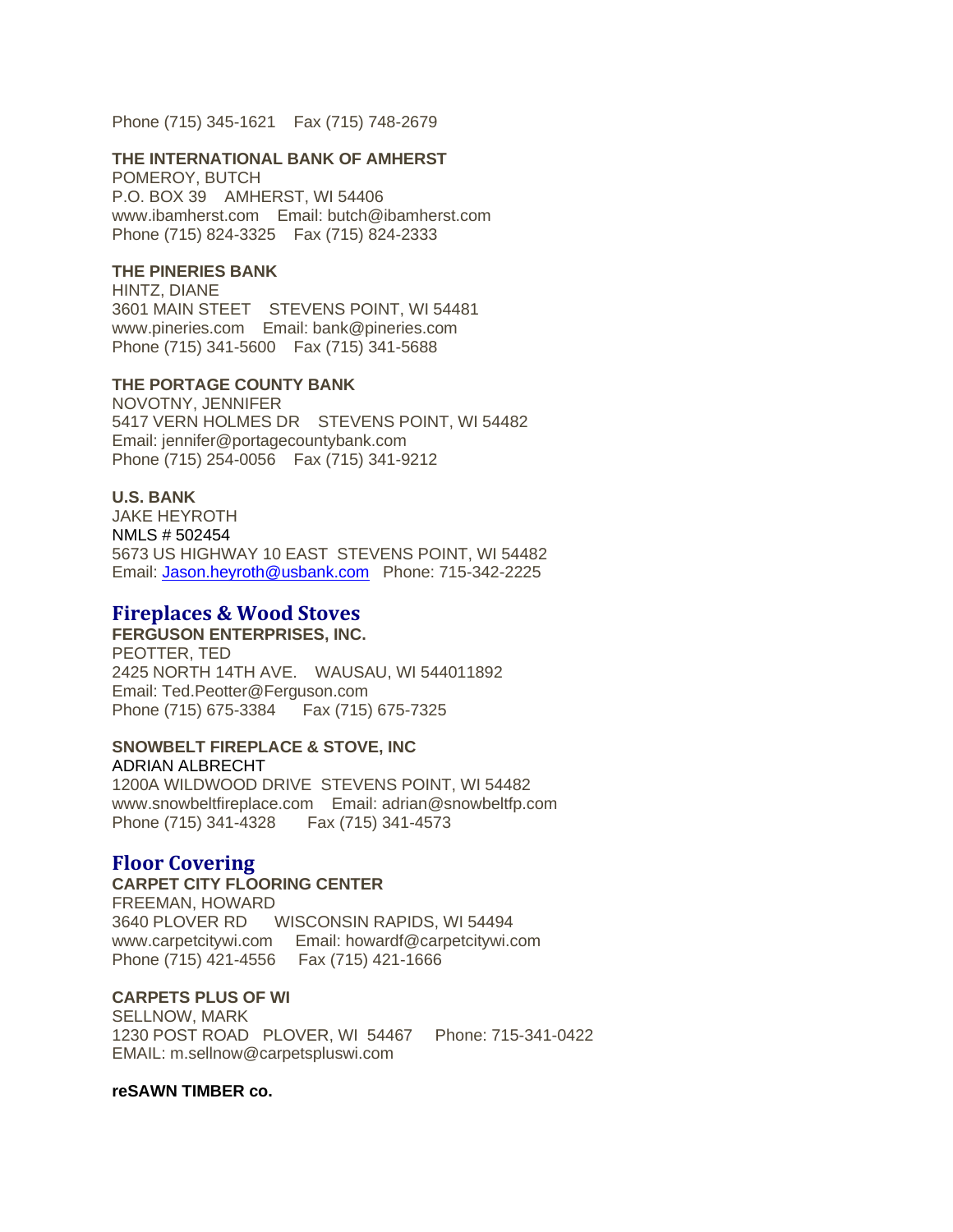DIANE PETFALSKI PHONE (414) 881-6339 EMAIL [dpetfalski@resawntimberco.com](mailto:dpetfalski@resawntimberco.com) <https://resawntimberco.com/>

#### **ROLLS N REMS CARPET ONE**

SAINDON, RICK 2651 POST ROAD PLOVER, WI 54467 www.carpetone.com Email: rjs@rollsnrems.net

### **WELLING KITCHEN, BATH & FLOOR**

FRITSCHE, DAVE 3701 PATCH STREET STEVENS POINT, WI 54481 www.wellingkbf.com Email: [dave@wellingkbf.com](mailto:dave@wellingkbf.com) Phone (715) 344-6363 Fax (715) 344-2689

### **WOODSTOCK HARDWOOD FLOORING & DESIGN CENTER**

KERSTEN, PHILIP 360 US HIGHWAY 45 BIRNAMWOOD, WI 54414 www.woodstockflooring.com Email: [phil@woodstockflooring.com](mailto:phil@woodstockflooring.com) Phone (715) 449-2280

# **Glass Service**

### **PRECISION GLASS AND DOOR, LLC**

TURZINSKI, DONALD 3101 POST ROAD STEVENS POINT, WI 54481 www.precisionglasswi.com Email: don@precisionglasswi.com Phone (715) 344-8525 Fax (715) 344-8560

## **HT GLASS & MIRROR CENTER OF STEVENS POINT**

BROOKS, BRODIE EMAIL [brodie@htglassmirror.com](mailto:brodie@htglassmirror.com) PHONE (715) 252-2494

# **Gutters**

**MAXIMUM FLOW SEAMLESS GUTTERS** ZAGRZEBSKI, DERRICK 1014 W. RIVER ROAD MOSINEE, WI 54455 Email: maxgutters@yahoo.com Phone (715) 341-0482

# **Heating, Ventilation & Air Conditioning**

**JG PLUMBING AND HEATING LLC** 421 LORRY ST. AMHERST, WI 54406 Phone (715) 340-1720 Email: jgplumbingheating@gmail.com www.jgplumbingonline.com

# **POINT HEATING & COOLING**

MEAD, RICHARD 2730 WISCONSIN AVE. PLOVER, WI 54467 Website www.pointheating.com Email: office@pointheating.com Phone (715) 345-1979 Fax (715) 345-2199

**RICHARD'S PLUMBING, HEATING & AC, LLC**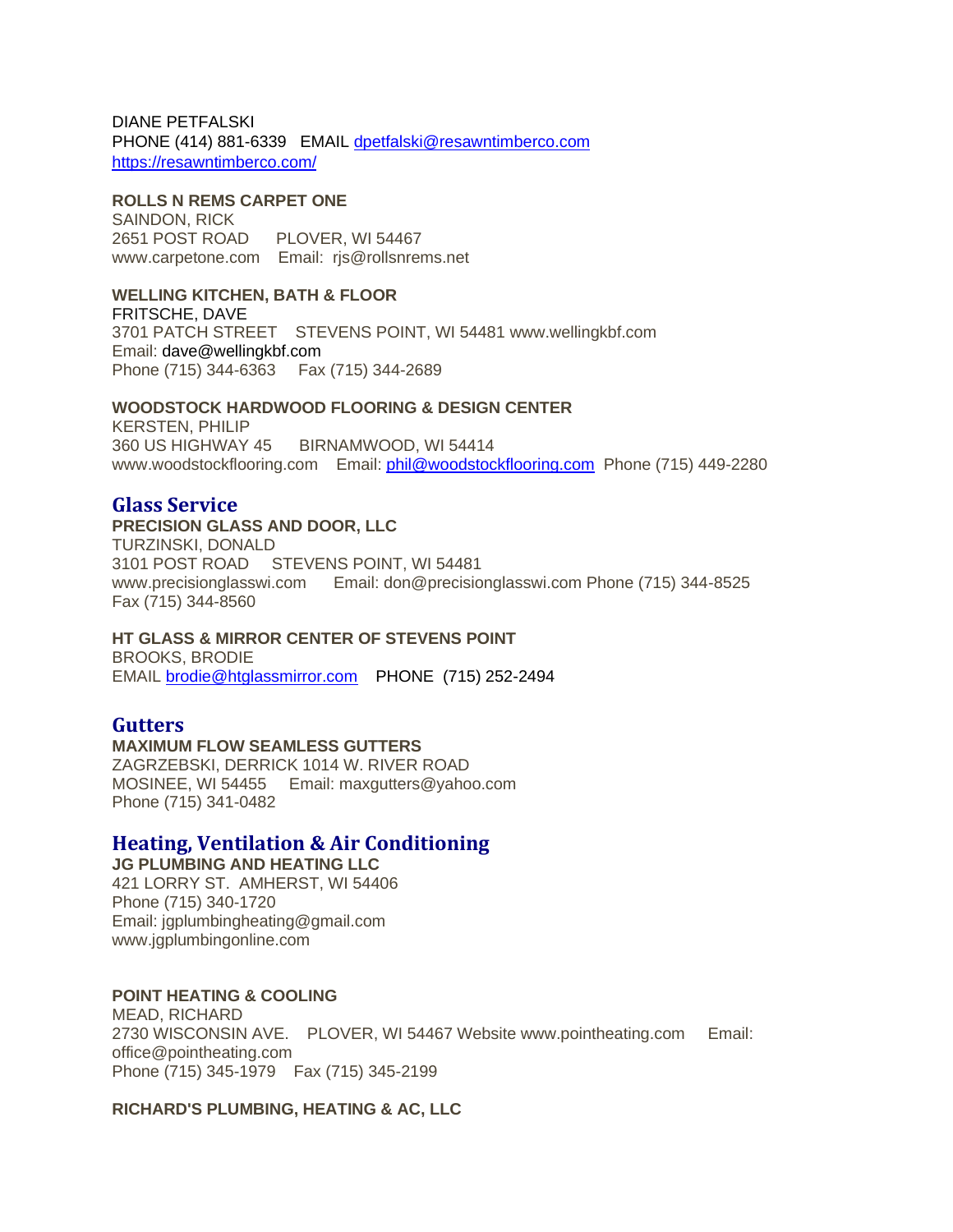WOJTALEWICZ, CORY 5368 HWY 66 STEVENS POINT, WI 54481 Email: richardsplumbing@yahoo.com Phone (715) 344-7989 Fax (715) 344-1740

# **Honorary Members**

DEAN AND CHAR LARSON 3250 MECCA DRIVE PLOVER, WI 54467 Phone (715) 344-7363

KEN LEPAK 3016 CHANNEL DRIVE STEVENS POINT, WI 54481 Phone(715) 341-3208

CON MOSAK BEECH STREET STEVENS POINT, WI 54481 Phone(715) 344-9339

BOB PETTER 2211 CARMEL COURT PLOVER, WI 54467 Phone (715) 341-4646

DENNIS WORZALLA 1330 OKRAY DRIVE STEVENS POINT, WI 54481 Phone (715) 344-3107

# **Insulation, Drywall & Paint**

**ALPINE INSULATION** RYAN WOYAK 6002 SAXON AVE WESTON, WI 54476 Phone: (920) 980-0842 Email: [rwoyak@alpine1972.com](mailto:rwoyak@alpine1972.com)

## **T's DRYWALL, INSULATION AND PAINTING, LLC**

KOUBA, TOM 1050 GRAND AVE SUITE A SCHOLFIELD, WI Phone: 715-344-7000

# **Insurance & Employee Benefits**

**COMMUNITY INSURANCE & ASSOCIATES** BLENKER, MELISSA 5474 HIGHWAY 10E, SUITE 2 STEVENS POINT, WI 54482 www.community-insurance.com Email: melissa@community-insurance.com Phone (715) 344-2222

## **COMPASS INSURANCE SERVICES**

SALIENKO, JR., MIKHAIL 5569 HIGHWAY 10 EAST STEVENS POINT, WI 54482 www.compassinsurance.net Email: mikhail.salienko@compassinsurance.net Phone (715) 544-1586 Fax (715) 544-1587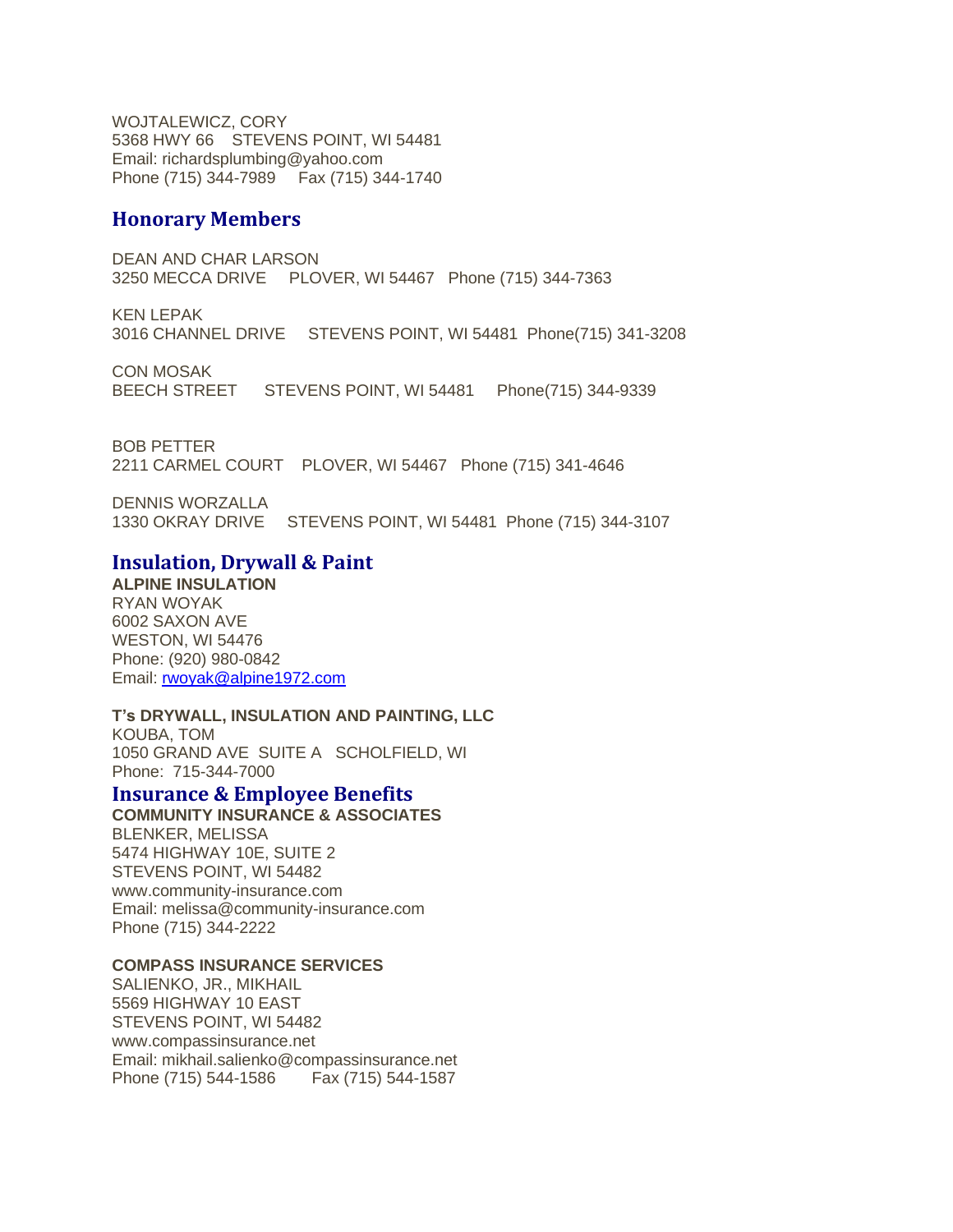### **GLAVINSURED AGENCY**

GLAVIN, RUSS W5307 STATE ROAD 21 NECEDAH, WI 54646 Phone: 608-565-7800 Email: [info@glavinsured.com](mailto:info@glavinsured.com)

#### **EVERWELL BENEFITS**

DeBOT, BRAD 2925 WELSBY AVE. STEVENS POINT, WI 54481 www.aflac.com Email: brad\_debot@us.aflac.com Phone (715) 343-2482 Fax (501) 694-5538

#### **RURAL MUTUAL - ZINDA INSURANCE GROUP**

JENNIFER ZINDA MANCL, STACY ZIMMERMANN 3205 POST ROAD PLOVER, WI 54467 PHONE: Office (715) 341-5808 Cell (715) 340-3879 Email: [jzinda@ruralins.com](mailto:jzinda@ruralins.com) [szimmermann@ruralins.com](mailto:szimmermann@ruralins.com)

### **SECURE HERITAGE INSURANCE AGENCY**

HOLLIS, PHILLIP 2925 WELSBY AVE., STEVENS POINT WI, 54482 www.secureheritage.org Email: philhollis@secureheritage.org Phone (715-544-1062

#### **THE INSURANCE CENTER**

2825 POST ROAD STEVENS POINT, WI 54481 Email: lniebuhr@ticinsurance.com Phone (715) 344-9000 Fax (715) 344-1788

### **TRICOR, INC.**

VANDERHEI, GARY 904 CHURCH ST, STEVENS POINT, WI 54481 www.tricorinsurance.com Email: Gvanderhei@tricorinsurance.com Phone (715) 600-0122 Fax (715) 344-8825

### **Interior Decorators & Designers**

**INSPIRED BY DESIGN** SARA HAUMSCHILD 2737 N. 44th AVE WAUSAU, WI 54401 PHONE (715) 212-2674 EMAIL: [sara@inspiredbydesigninteriors.com](mailto:sara@inspiredbydesigninteriors.com)

**DESIGNERS 2** ANDERSON, BRAD 3233 BUSINESS PARK DRIVE STEVENS POINT, WI 54482 www.designers2.net Email: brad@designers2.net Phone (715) 341-7761 Fax (715) 254-0635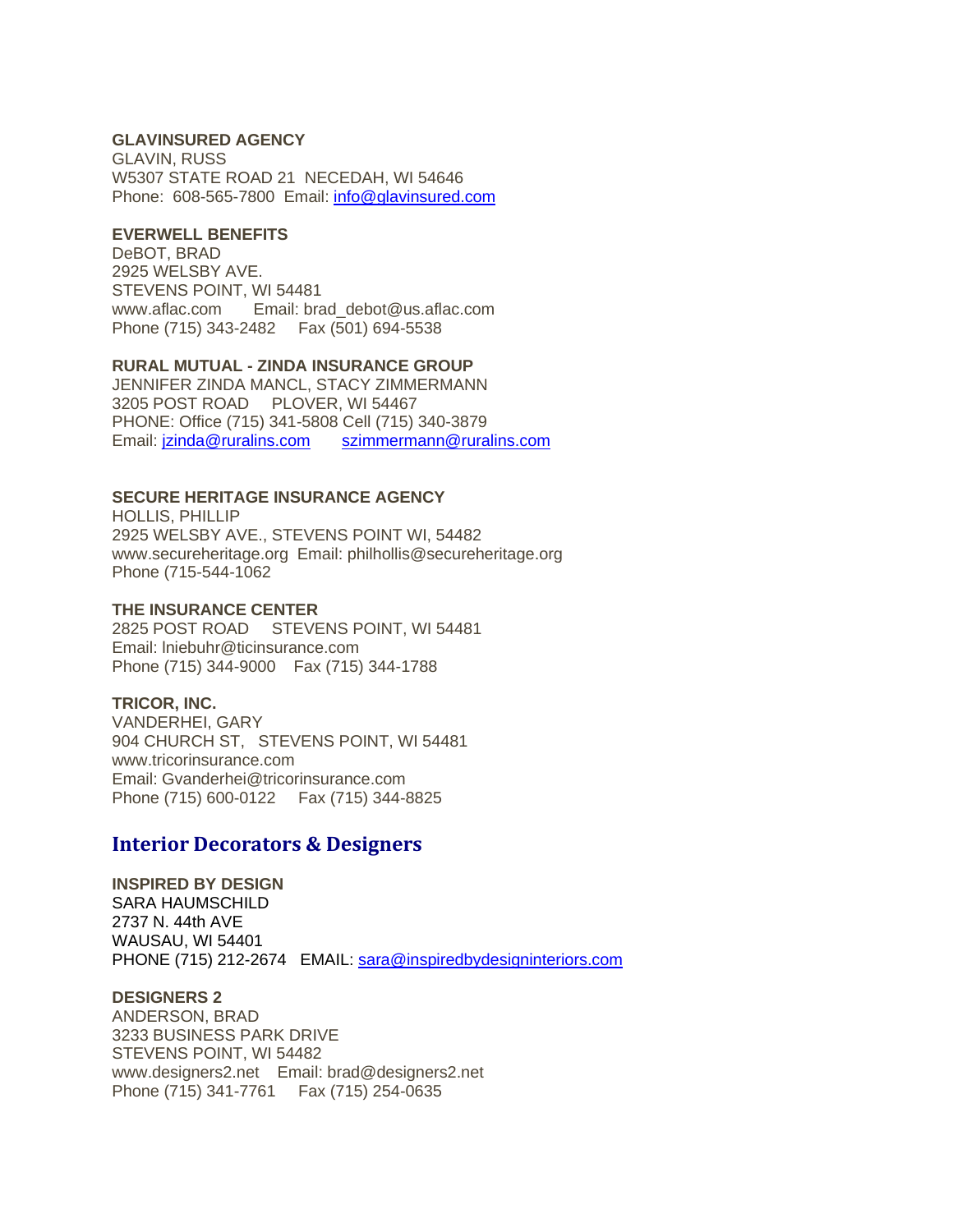## **SMALL SPACE BIG STYLE**

RENE JERZAK 5370 HWY 10E STEVENS POINT, WI 54482 Phone: 715-344-0740 Email: [ssbs@ssbsdesign.com](mailto:ssbs@ssbsdesign.com) [www.ssbswisconsin.com](http://www.ssbswisconsin.com/)

# **Landscaping Material**

### **KAFKA GRANITE**

JASON CHILSON N7519 PACIFIC ESTATES CT PORTAGE, WI 53901 Phone: (715) 316-7817 Email: [jchilson@kafkagrantie.com](mailto:jchilson@kafkagrantie.com)

## **Land Development**

**CLASSIC DEVELOPMENT CORP. OF PLOVER** HELMRICK, KEITH & MOODIE, DAVID 1811 BROOKRIDGE DRIVE PLOVER, WI 54467 Email: khelmrick@classic-development.com Phone (715) 344-2524 Fax (715) 341-6719

# **Land Surveying**

## **POINT OF BEGINNING, INC.**

GROHOLSKI, SCOTT 5709 WINDY DRIVE, SUITE D STEVENS POINT, WI 54482 www.pobinc.com Email scott@pobinc.com Phone (715) 344-9999 Fax (715) 344-9922

### **RETTLER CORPORATION**

MIKE HELMRICK 3317 BUSINESS PARK DRIVE STEVENS POINT, WI 54482 [www.rettler.com](http://www.rettler.com/) Email: [info@rettler.com](mailto:info@rettler.com) Phone: (715) 341-2633

## **Landscaping & Lawn Care**

### **EGLE LANDSCAPING INC/MCKAY NURSERY**

EGLE, CHUCK, TIM AND MARY 7668 ROLLING HILLS ROAD CUSTER, WI 54423 www.eglelandscaping.com Email: mary@eglelandscaping.com Phone (715) 592-4284 Fax (715) 592-3760

### **FISHER SERVICES LLC**

FISHER, SCOTT 6630 CTY RD HH STEVENS POINT, WI 54482 www.scottslawnco.com Email: awish@wi-net.com Phone (715) 592-6927 Fax (715) 592-6927

## **FRESH CUT LAWN CARE & SNOW REMOVAL**

DYLAN TUTTON 3875 JORDAN ROAD STEVENS POINT, WI 54482 PHONE: 715-570-0659 EMAIL: freshcutlawncare2008@gmail.com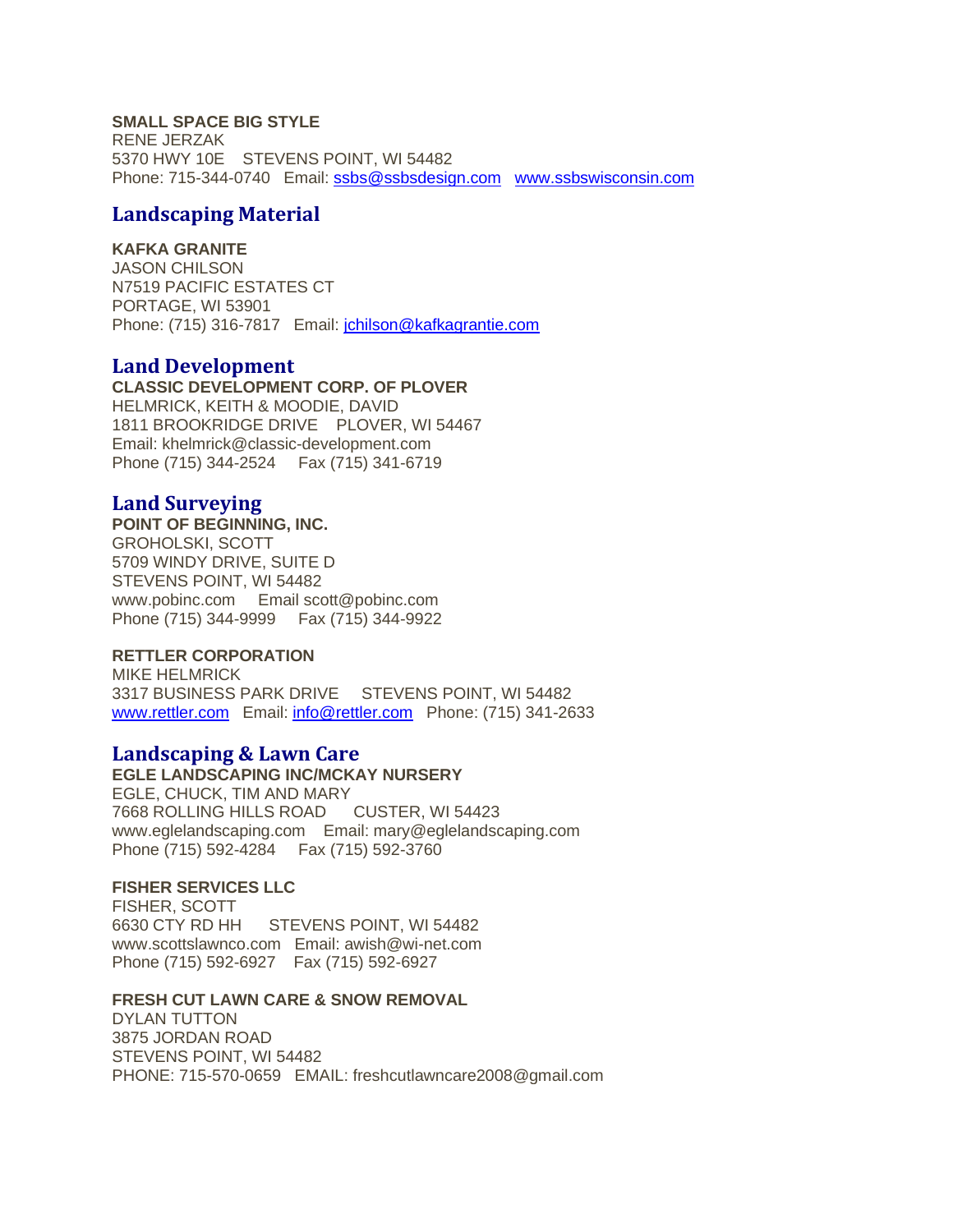### **GREEN THUMB**

STAMPFLI, LANCE 345 MOORE ROAD PLOVER, WI 54467 Email: gthumb@charter.net Phone (715) 342-1700 Fax (715) 342-8099

#### **SKIERKA LAWN & LANDSCAPING**

ANTHONY SKIERKA 740 MASON STREET STEVENS POINT, WI 54481 PHONE: 715-630-6644 EMAIL[: askierka@skierkalawnandlandscaping.com](mailto:askierka@skierkalawnandlandscaping.com)

# **Overhead Doors**

**A+ DOORS LLC** 4086 COUNTY ROAD R STEVENS POINT, WI 54467 Email: aplusdoorswi.com Phone (715) 344-4129 [www.aplusdoorswi.com](http://www.aplusdoorswi.com/)

### **GARAGE FORCE**

W1235 CTY RD T ALMA, WI 54610 Phone: (608) 418-8204 Email: [ekarsten@allamericancoop.com](mailto:ekarsten@allamericancoop.com)

## **CENTRAL DOOR SOLUTIONS, LLC**

WOYAK, BRUCE 1400 INTEGRITY PARKWAY PLOVER, WI 54467 Email: bwoyak@centraldoorsolutions.com Phone (715) 342-4153 Fax (715) 342-1499

#### **PREMIER OVERHEAD DOORS, INC.**

NEWBY, CRAIG & BRENDA 124 MAIN STREET, P.O. BOX 25 ALMOND, WI 54909 Email: premierdoors4u@gmail.com Phone (715) 366-8860 [www.premierdoorswi.com](http://www.premierdoorswi.com/)

### **TW SERVICES OVERHEAD DOORS**

JON TULLBERG 6193 COUNTY HWY Y HAZELHURST, WI 54531 Email: twjontulliberg@yahoo.com Phone (715) 366-7089

### **Paint**

**SHERWIN WILLIAMS** 5600 CARRIE FROST DRIVE STEVENS POINT, WI 54482 Phone (715) 344-4630 Fax (715) 344-7533

# **T's DRYWALL, INSULATION AND PAINTING, LLC**

KOUBA, TOM 1050 GRAND AVE SUITE A SCHOLFIELD, WI Phone: 715-344-7000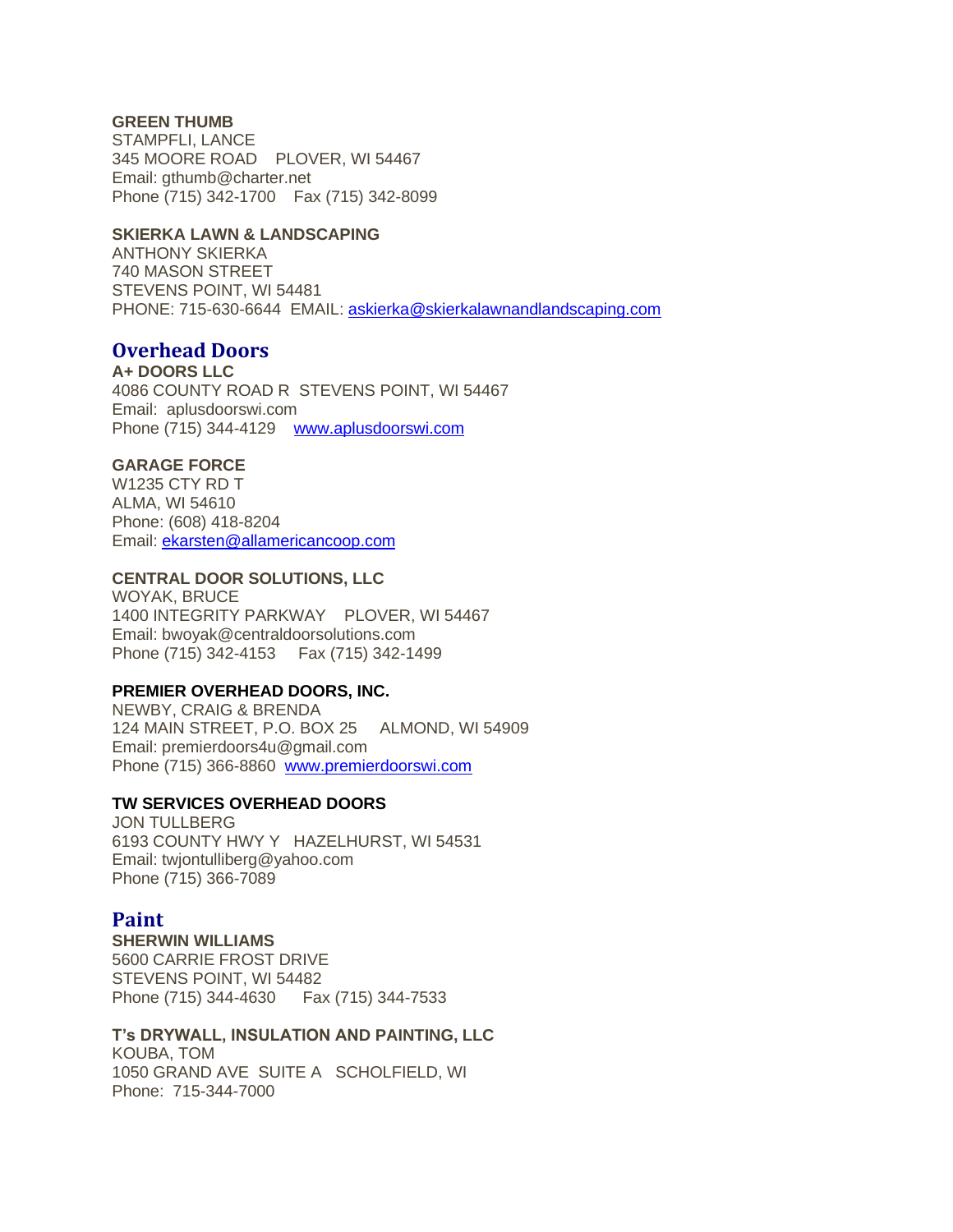# **Plumbing, Heating & Cooling**

**BOB'S PLUMBING & HEATING OF CWI** KONKOL, BOB 8105 STONEY RD. AMHERST, WI 54406 www.bobsplumbingandheating.biz Email: bobsph@wi-net.com Phone (715) 824-3902 Fax (715) 824-5558

## **EXCEL PLUMBING INC.**

KERCHEFSKI, SCOTT 217 KRAMER AVE JUNCTION CITY, WI 54443 Email: info@excelplumbinginc.net Phone (715) 343-5882

### **FERGUSON ENTERPRISES, INC**.

PEOTTER, TED 2425 NORTH 14TH AVE. WAUSAU, WI 544011892 Email: Ted.Peotter@Ferguson.com Phone (715) 675-3384

### **JG PLUMBING AND HEATING LLC**

421 LORRY ST. AMHERST, WI 54406 Phone (715) 340-1720 Email: jgplumbingheating@gmail.com www.jgplumbingonline.com

## **RICHARD'S PLUMBING, HEATING & AC, LLC**

WOJTALEWICZ, CORY 1520 DUBAY AVE, STEVENS POINT WI, 54482 Email: richardsplumbing@yahoo.com Phone (715) 344-7989 Fax (715) 344-1740

# **Professional Organizations**

**PORTAGE COUNTY BUSINESS COUNCIL, INC.** DEHLINGER, LORI 5501 VERN HOLMES DRIVE STEVENS POINT, WI 54482 www.portagecountybiz.com Email: info@portagecountybiz.com Phone (715) 344-1940 Fax (715) 344-4473

# **Real Estate Sales**

# **FIRST WEBER GROUP REALTORS**

FIRST WEBER REALTORS DIANE JAHN 5424 US HWY 10 E STEVENS POINT, WI 54481 www.firstweber.com Email: [jahnd@firstweber.com](mailto:jahnd@firstweber.com)  Phone: 715-574-7998

### **KPR BROKERS**

TEAM KITOWSKI 2417 POST RD PLOVER, WI 54467 Phone: 715-598-6367 [admin@kprbrokers.com](mailto:admin@kprbrokers.com)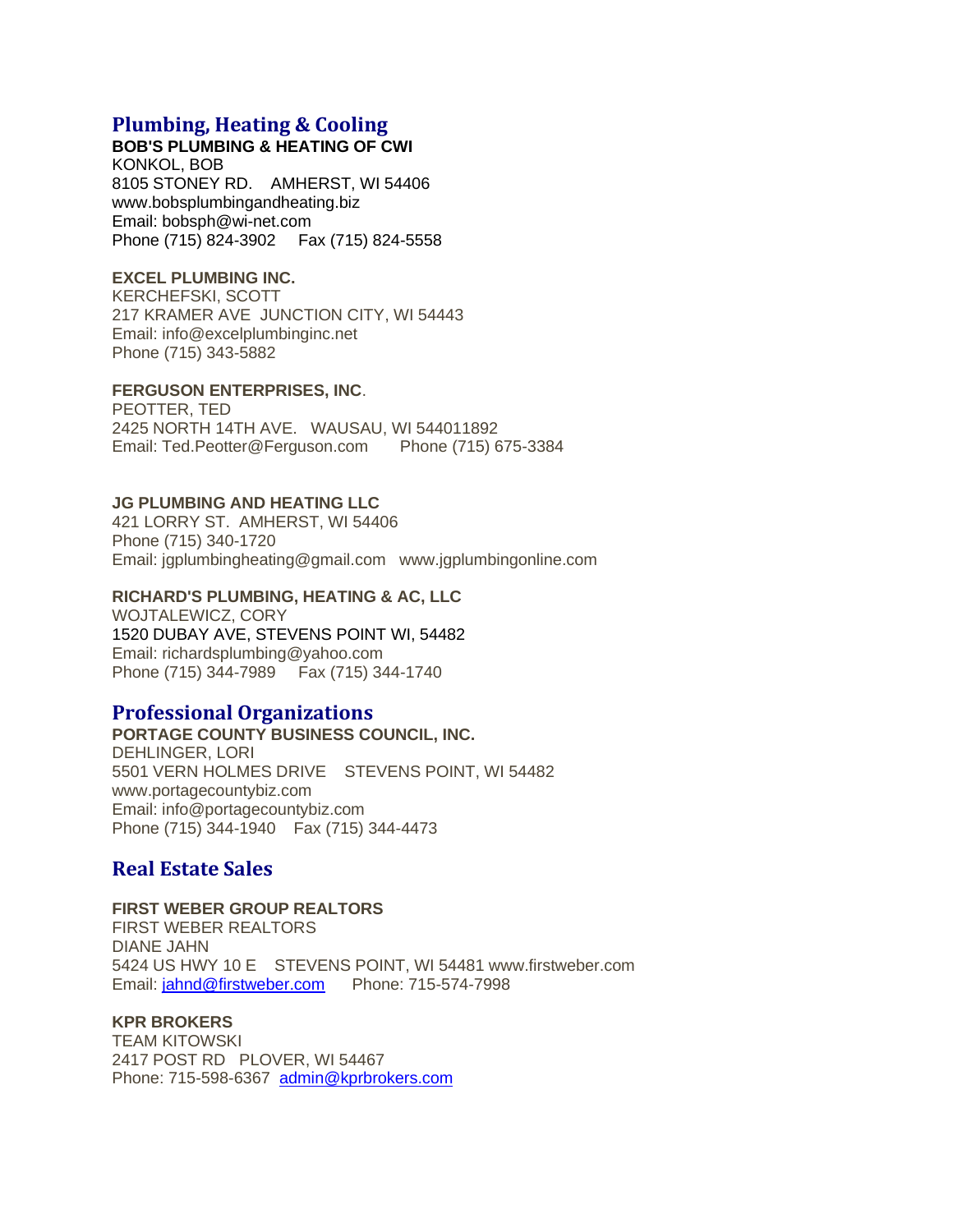### **NEXTHOME PRIORITY**

ZIMMERMAN, JOSHUA 20 PARK RIDGE DRIVE STEVENS POINT, WI 54481 www.nexthomepriority.com Email: [jZimmerman@NextHomePriority.com](mailto:jZimmerman@NextHomePriority.com) Phone (715) 323-2634

### **NORTHWOOD HOLMES HOMES REAL ESTATE**

DAVID NORTHWOOD 1001 THEATER DR. PLOVER, WI 54467 [www.northwoodsholmes.com](http://www.northwoodsholmes.com/) Email [david@northwoodholmes.com](mailto:david@northwoodholmes.com) PHONE (715) 340-3693

### **RE/MAX CENTRAL WISCONSIN**

WILLIAMS, MIKE 3080 VILLAGE PARK DR PLOVER, WI 54467 Phone: 715-544-4881 Email: mike@centralwisconsinrealty.com

## **Restaurants**

### **SPRINGVILLE SPORTS GRILL**

EMERANCE, DANIELSKI 2811 PLOVER SPRINGS DRIVE PLOVER, WI 54467 Email: [mariondanielski@yahoo.com](mailto:mariondanielski@yahoo.com) Phone (715) 544-0336

## **THE SKY CLUB**

FREUND, ERIC 2200 POST RD PLOVER, WI 54467 EMAIL: [skyclubsupperclub@gmail.com](mailto:skyclubsupperclub@gmail.com) PHONE (715) 341-4000

#### **WHITETAIL LANES**

3659 COUNTY ROAD Q AMHERST JUNCGTION, WI 54407 Phone: (715) 824-3108 Email: whitetail@whitetaillanes.com

## **Restoration**

**SERVPRO OF STEVENS POINT / WAUSAU** NELSON, BRICE 5217 HEFFRON CT. STEVENS POINT, WI 54481 Email: office@servprowausau.com Phone (715) 544-4855

# **Roofing Contractors**

#### **COYOTE CONSTRUCTION LLC**

HANSEN, GARY 4125 LAKE EMILY ROAD AMHERST, WI 54406 www.steelroofingwi.com Email: coyotesteelroofs@wi-net.com Phone (715) 498-7811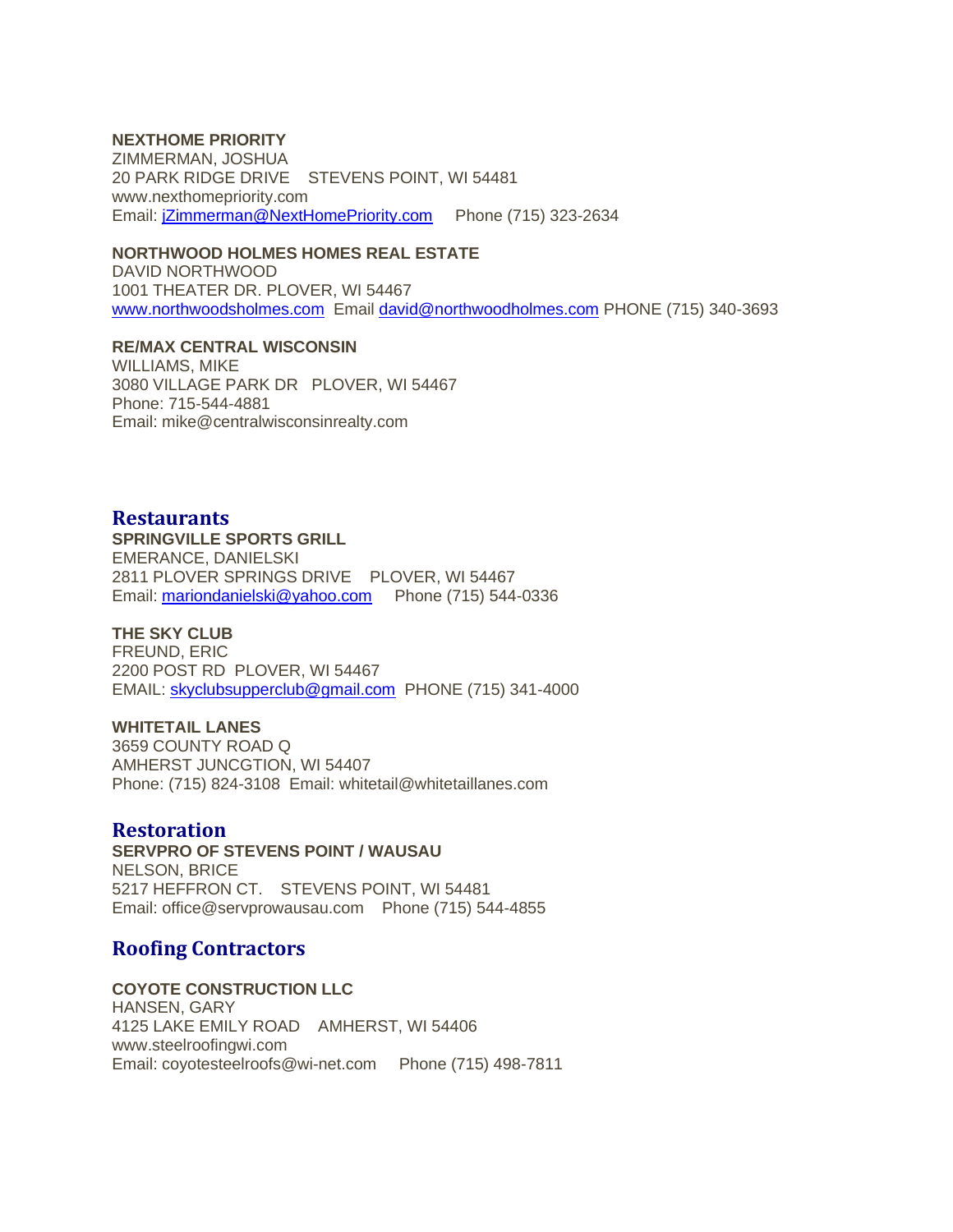# **Septic Services**

**ACUANTIA** FIELDER, SVEN PO BOX 559 STEVENS POINT, WI 54482 www.acuantia.com Email: sfielder@acuantia.com Phone (715) 252-9285

# **Siding & Sunrooms**

**DURALUM BUILDING CENTER** LARSON, CAREY 3250 MECCA DRIVE. PLOVER, WI 54467 [www.DuralumBuildingCenter.com](http://www.duralumbuildingcenter.com/)  Phone (715) 344-7363 Fax (715) 344-7464

# **Solar Energy**

**NORTH WIND RENEWABLE ENERGY CORP** ROB PECK 1626 W PEARL ST STEVENS POINT, WI 54481 Phone (715) 630-6451 Fax (715) 952-4501 Email: [rob@northwindre.com](mailto:rob@northwindre.com)

# **Title Company**

**PORTAGE COUNTY TITLE LLC** STEPHANIE WILHELM 2926 POST ROAD PLOVER, WI 54467 PHONE: 715-342-4500

# **Water Care**

### **MAHER WATER CORPORATION**

MAHER-BARON, DANIELLE & BARON, SAM 2901 HOOVER AVE. STEVENS POINT, WI 54481 www.maherwater.com Email: dani@maherwater.com sam@maherwater.com Phone (715) 344-2900 Fax (715) 344-3047

# **Windows**

**HT GLASS & MIRROR CENTER OF STEVENS POINT** BROOKS, BRODIE EMAIL [brodie@htglassmirror.com](mailto:brodie@htglassmirror.com) PHONE (715) 252-2494

## **MAD CITY WINDOWS & BATH**

YAGER, JOSH 2340 HOLLY RD. NEENAH WI 54956 www.madcitywindows.com Email: [jyager@madcitywindows.com](mailto:jyager@madcitywindows.com) Phone: (920) 915-9453

## **PELLA WINDOW AND DOORS OF WISCONSIN**

BEN MUELLER 500 PILGRIM WAY, GREEN BAY, WI 54304 Email: bmueller@pellawi.com [www.pellawi.com](http://www.pellawi.com/) Phone (715) 496-4320